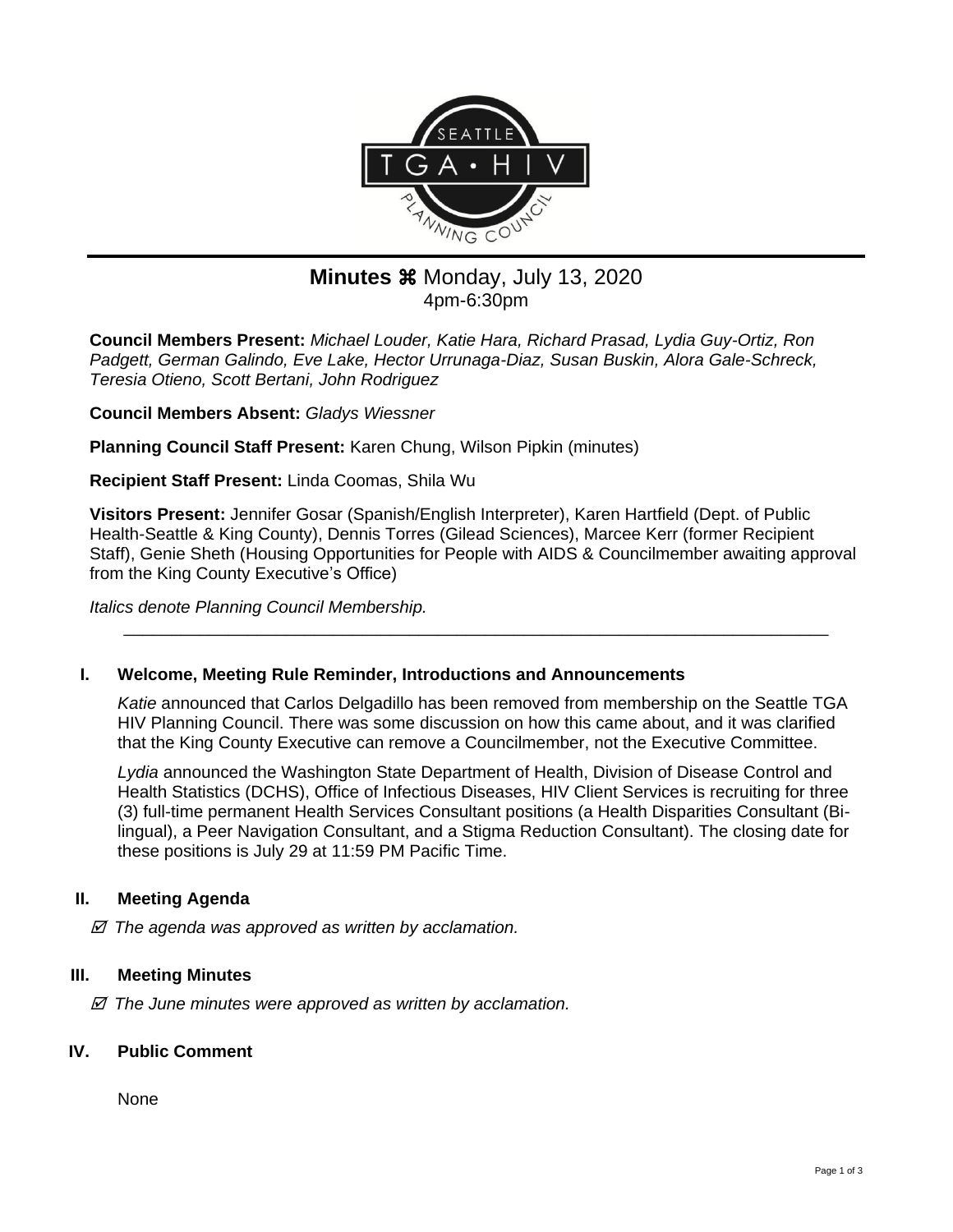## **V. Quality Management Presentation**

Marcee presented on the demographic data of those served in the 2019 grant year (March 1 2019-February 29, 2020). 3,689 clients were served in the grant year. In King County, the majority served were above the age of 35, male, white (42%), and below 138% of the Federal Poverty Level. 34% served were Black. Over 3K were served in Non-Medical Case Management (NMCM). There is a rising number of people accessing NMCM services who are 45+ in age. In response to a question, it was stated that those served from unknown counties could be from within the TGA or any surrounding area. It was stated that the Federal Poverty Level does change annually by very slight increase.

### **VI. Recipient Report**

All but one of the Coronavirus Aid, Relief, and Economic Security (CARES) Act funding contracts have been moved forward. The survey on COVID impacts to the system of care was finalized and sent out Tuesday July  $7<sup>th</sup>$ . A reminder to fill out the survey was sent this morning, and 16 responses have been given. The Ryan White Conference has been moved to a virtual conference, and now does not have space limitations. The Ryan White Part A application was released. The Clinical Quality Management position on the Ryan White Team has been reposted.

### **VII. Executive Committee Report**

There was discussion at this meeting to lengthen the meeting to allow more time for interpretation. Moving forward, the Planning Council meetings will be lengthened to 6:30pm.

## **VIII. Needs Assessment, Priority Setting & Resource Allocation Committee Report**

There was discussion about the COVID survey for providers, and the link to the survey was shared. The first of the prioritization meetings will be Wednesday the  $22<sup>nd</sup>$ , and will be weekly until the process is finished. All members are welcome and encouraged to join these meetings. There was discussion on raising the income qualification level to 400% of the federal poverty level, this decision will be made during the prioritization process.

## **IX. Membership/Operations Committee Report**

There was discussion on the finished bylaws and the process of how they were edited. They were presented to the Council for approval. The prior request for a training was brought up. There was a suggestion for having personalized Q&A sessions. It was suggested that a hard copy be mailed out for review, and that this be approved for next time. A request for a track changes document was made.

## **X. +Caucus Report**

There was discussion on the COVID survey, and there was discussion on feedback to give NAPSRA on what consumers think is important for the committee to consider. The brochure is done.

### **XI. System of Care Committee Report**